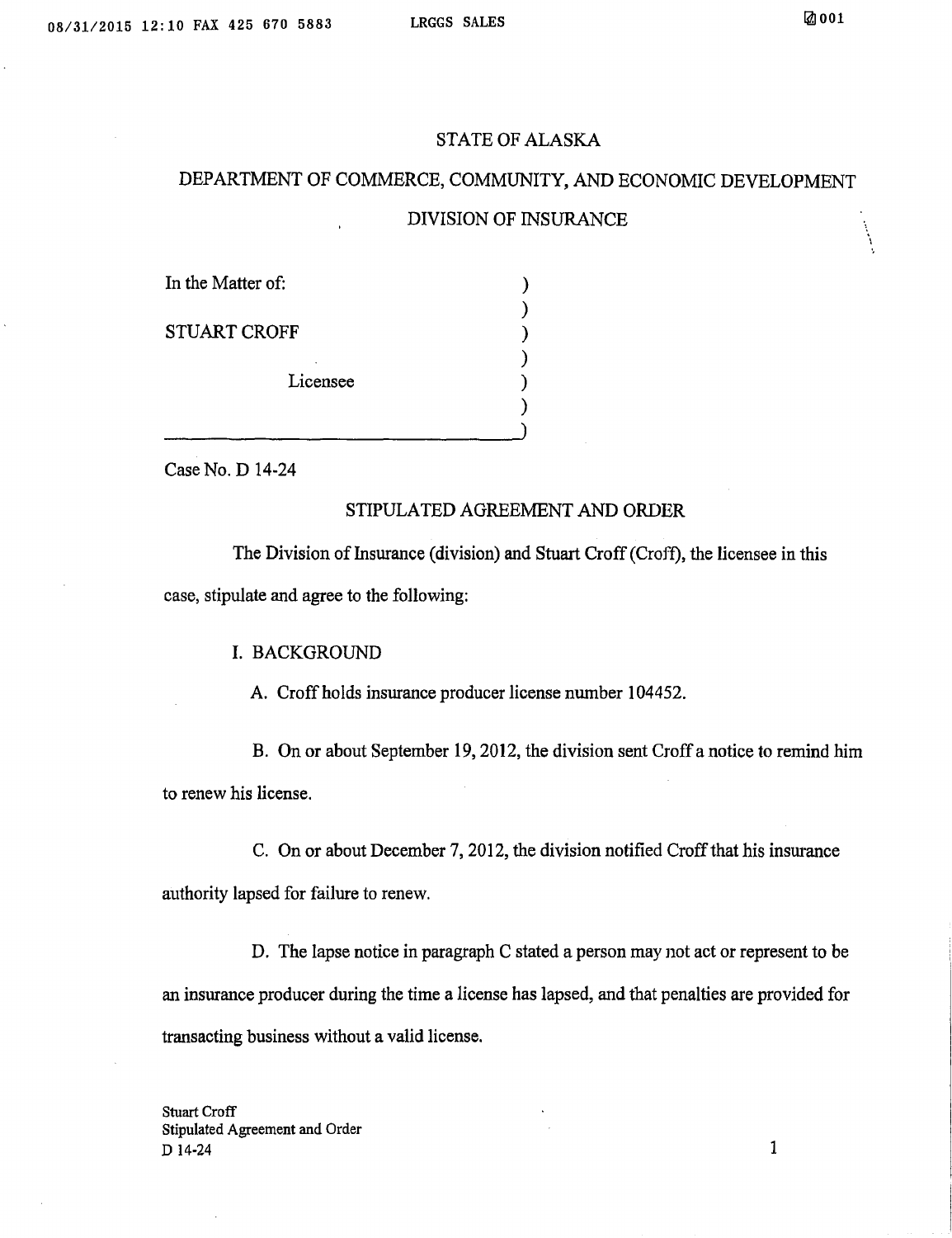('

E. As part of the filing requirements to reinstate his license, Croff provided a notarized statement to the division indicating whether Croff continued to transact business during the period in which Croff was not appropriately licensed. The statement indicated that three policies were transacted between December 12, 2012 and December 27, 2013 and that Croff earned \$1,353.00 in commissions. These transactions subject Croff to civil penalties under AS 21.27.440.

II. TERMS OF AGREEMENT

1. Croff agrees to pay a civil penalty under AS 21.27.440 in the amount of \$1,353 .00 for the unlicensed activity that occurred between December 12, 2012 and December 27, 2013, with \$653.00 suspended. The unsuspended penalty of \$700.00 is payable at the time Croff has been notified that the director has signed the order adopting this agreement.

2. In the event that Croff violates Alaska insurance laws during the next two years, the suspended portion of the penalty referenced in paragraph one will be reinstated. Croff also will be subject to any and all sanctions authorized by the insurance laws including imposition of additional penalties.

3. By signing this agreement, Croff understands and agrees that any failure to comply with the conditions of this agreement will be grounds to revoke, suspend, or not renew insurance producer license number 104452.

4. Croff understands that this agreement is not binding on the parties unless and

Stuart Croff Stipulated Agreement and Order  $D$  14-24 2